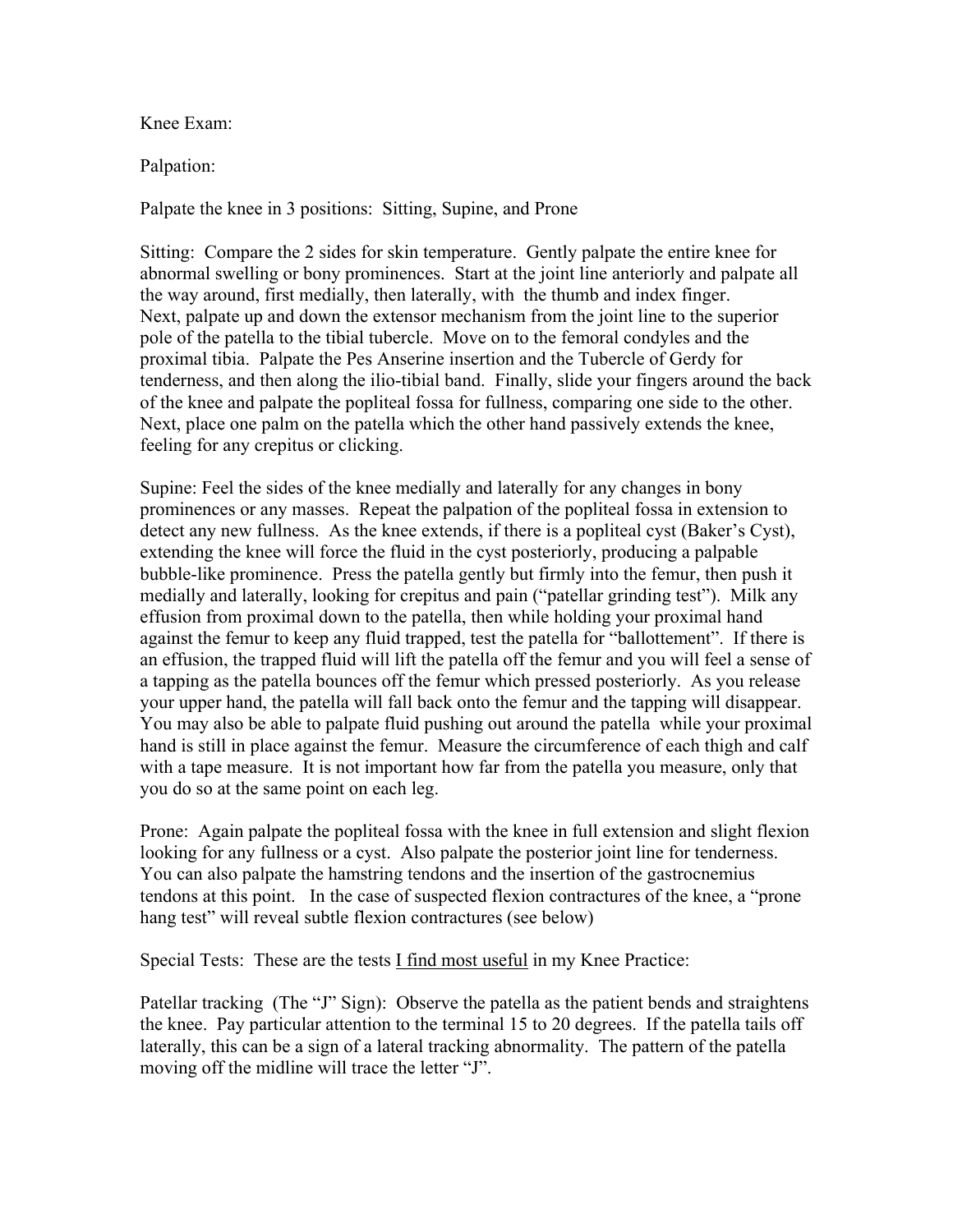Patellar Apprehension: Gently force the patella laterally while watching the patient's face for grimacing and feeling for crepitus. If the patient has a patellar subluxation or dislocation problem, this will provoke obvious anxiety as the patella approaches the point of lateral instability.

Quadriceps Lag (Extensor Lag) vs. Flexion Contracture:

With a Quad Lag, the patient cannot fully extend the knee against gravity but with your assistance, the knee comes to full extension. With a Flexion Contracture, the knee cannot be actively nor passively extended beyond a certain limit. Sometimes the patient will have both conditions. He will only be able to extend to a certain point short of complete, put with assistance, the knee extends further, although not completely straight.

Prone Hang Test: Place the patient prone with his knees at the edge of the exam table and his tibias and feet overhanging. Ask the patient to relax into as much knee extension as comfortable. Compare the height of his heels. Elevation of one heel higher than the other indicates the presence of a flexion contracture at the knee. Each cm. of elevation roughly equates to 1 degree of contracture.

Figure-4 Test: Have the patient sit with the affected knee crossed over the opposite leg in a figure of 4 position. Palpate the lateral joint for a firm vertical structure that feels like a pencil. It extends from the lateral epicondyle to the fibular head. This is the Lateral Collateral Ligament.

Collateral Ligament Tests: Force the knee into Varus and Valgus while palpating for any laxity in the collateral ligaments. This should be done at both full extension, and at about 30 degrees of flexion. In extension, the collaterals will feel tight unless the ACL and/or PCL are ruptured. In mild flexion, any isolated collateral laxity will be revealed.

McMurray's maneuver: With your proximal hand on the knee to feel for clicks, wind the knee from valgus to varus as you flex and then extend the knee. Repeat this motion while winding the knee in the opposite direction from varus to valgus.

Apley's grinding test: With the patient prone, bend the knee to 90 degrees, then twist the foot from internal to external rotation while forcing the leg into the back of the knee with your body weight. If this elicits pain, repeat the test while lifting up on the leg to distinguish collateral ligament pain from meniscal pain (Apley's distraction test)

Sag Test: With the patient supine and the knee flexed 90 degrees, observe the level of the tibial tubercle on each side. If the PCL is lax, the tibia will be seen to "sag" back toward the exam table on the affected side.

Pivot Shift and Flexion-Rotation Drawer Tests: These will be demonstrated and are meant to simulate the mechanism of instability the patient senses in an Anterior Cruciate Deficient knee